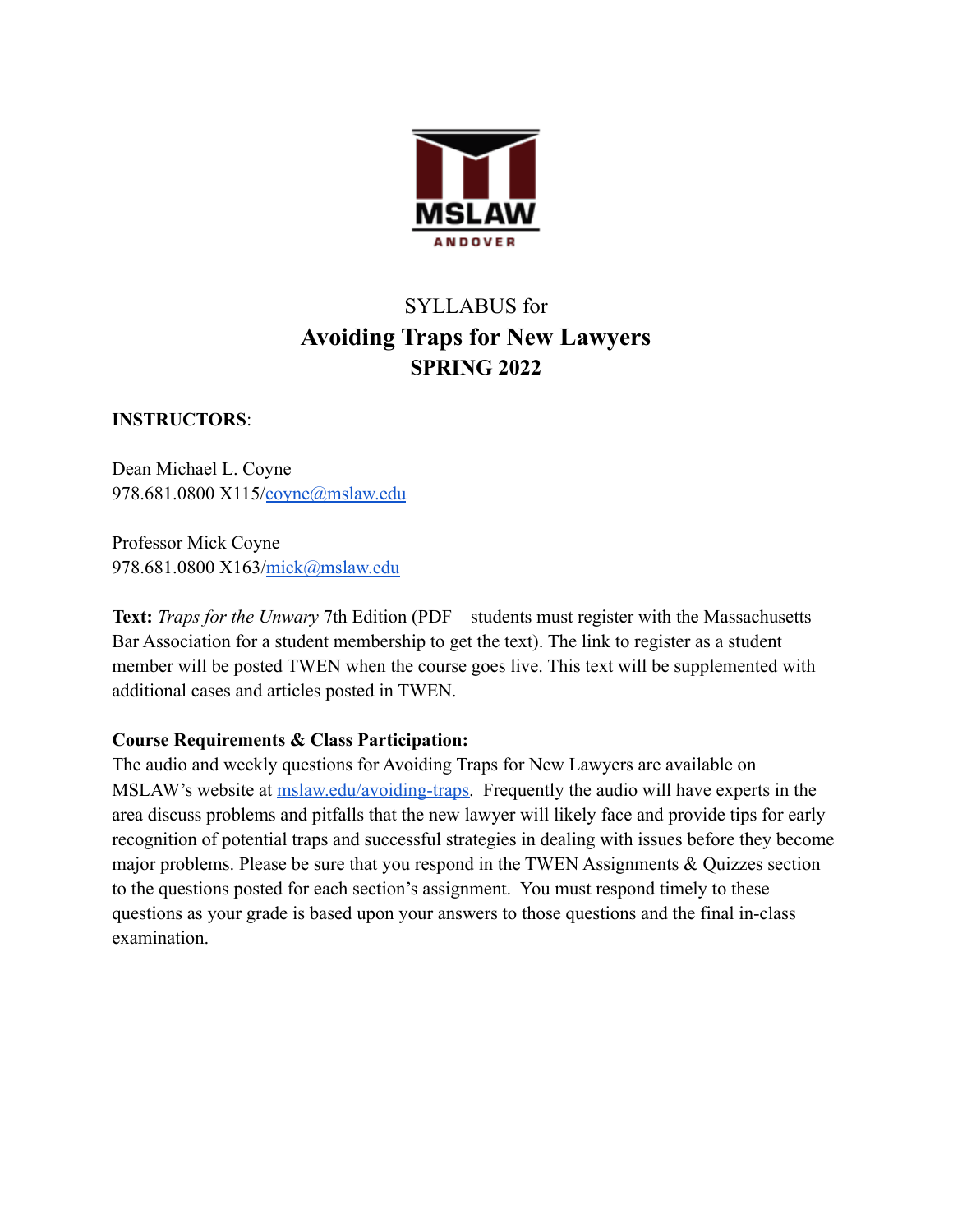## **WEEK 1**

The Attorney/Client Relationship – Chapters 2 & 3 pp. 8-25, 26-31

Advertising Attorney Fee Agreements and Attorney Fee Disputes Attorney Malpractice Client Funds Conflict of Interest Discipline Issues *Audio: Traps Podcast Week 1 - The Biggest Problems New Lawyers Face*

#### **WEEK 2**

Business of the Practice of Law – Chapter 5 pp. 35-40

Attorney Malpractice Insurance Email Disclaimers Liability for Attorney Torts Safeguarding PII Tax Advice Disclaimer Withdrawal from a Law Partnership *Audio: Traps Podcast Week 2 - Properly Operating the Business of Your Law Practice*

## **WEEK 3**

Divorce and Probate Law – Chapter 7 p. 44-47; Chapter 12 pp. 72-75

**Divorces** Estate Planning Health Care Proxy Probate Wills *Audio: Traps Podcast Week 3 - Being a Better Advocate and Avoiding Nightmares*

# **WEEK 4**

Property and Conveyancing – Chapter 13 pp. 77-85

Real Estate Transfer of Real Estate of an Elderly Person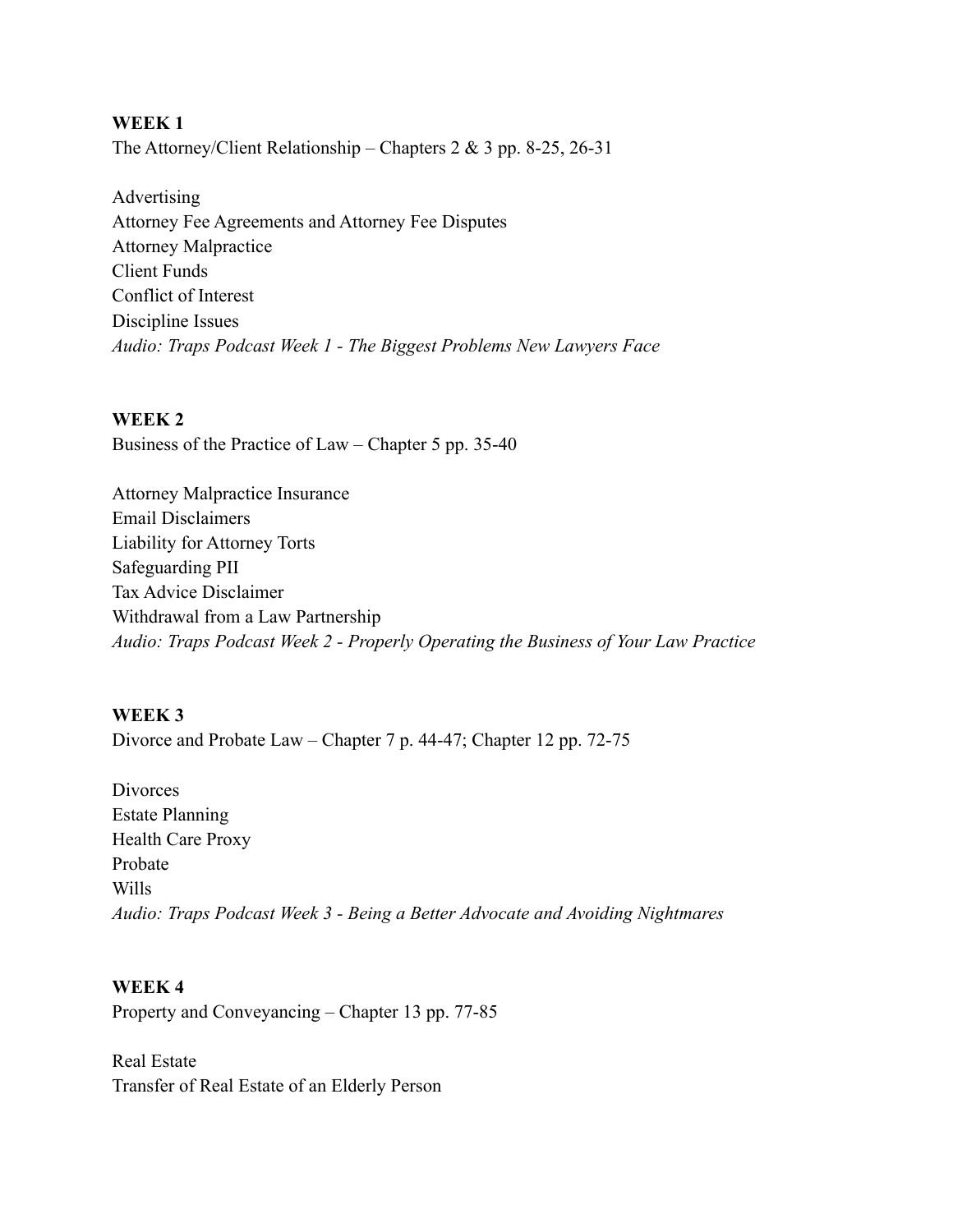Lease Landlord & Tenant Lead Paint *Audio: Traps Podcast Week 4 - Conveyancing Issues, Common Disasters, and Being Successful – Not Just Busy*

#### **WEEK 5**

Motor Vehicle Crimes and Defenses in the District Court – Chapter 10 pp. 68-69

Automobile Accidents Drug Offenses Uninsured or Underinsured Motor Vehicle Insurance, Personal Injury Claims *Audio: Traps Podcast Week 5 - Thoughts and Tips on Efficiently and Effectively Handling District Court Motor Vehicle and Drug Cases*

#### **WEEK 6**

Public Law – Chapter 13 pp. 86-88

Alcoholic Beverage Licenses Federal Tort Claims Act State Tort Claims Act – General Laws Ch. 258 Recreational Marijuana Laws *Audio: Traps Podcast Week 6 - Avoiding Traps for New Lawyers*

#### **WEEK 7**

ADR, Settlements and Releases – Chapter 15 pp. 90-93

"In Full Settlement" **Mediation** Releases Settlements *Audio: Traps Podcast Week 7 - Cleaning Up the Mess Before Cashing Out*

## **WEEK 8**

Tax and Financial Traps – Chapter 16 pp. 96-100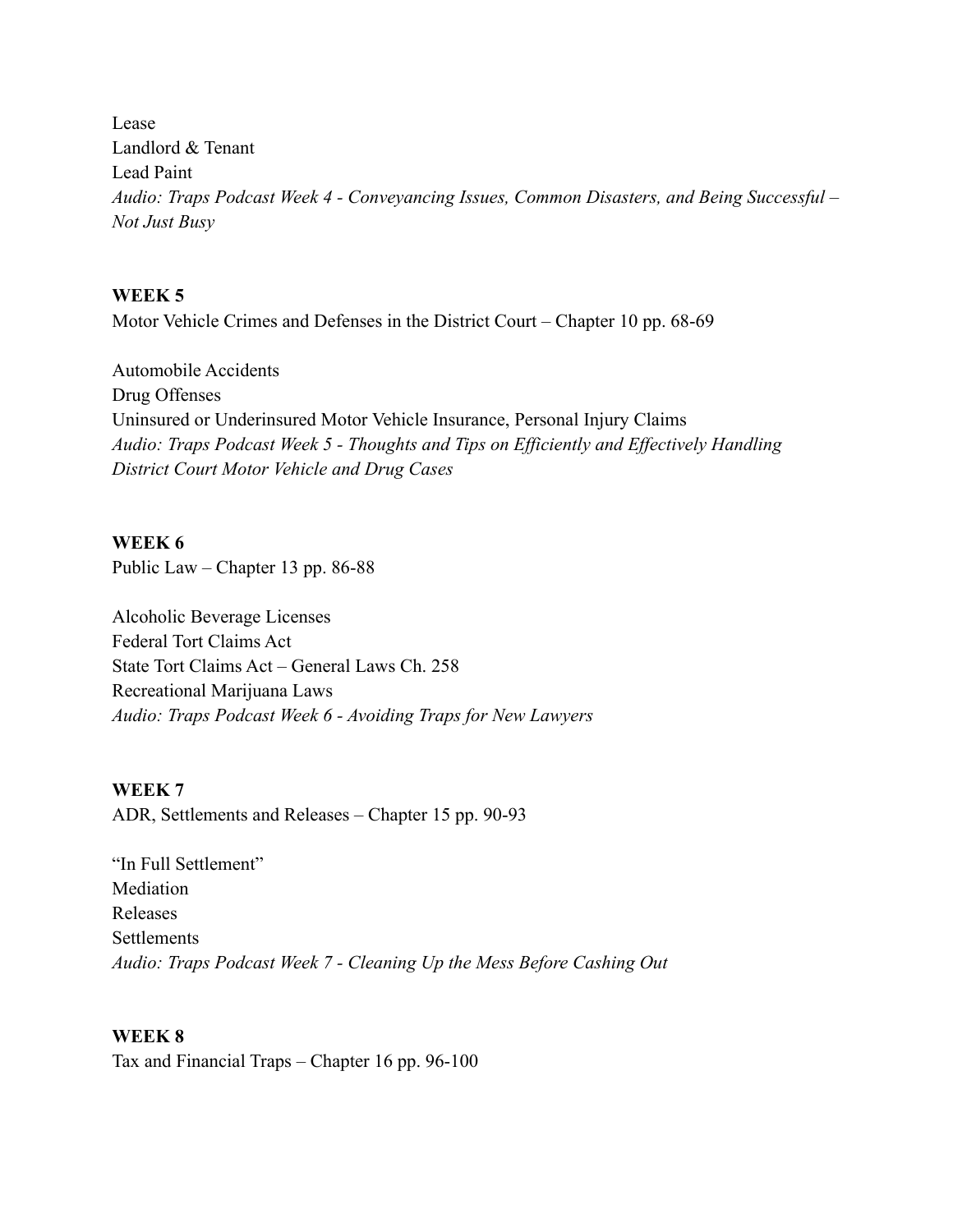Estate Tax Income Tax on Judgments and Settlements Preparation of Tax Returns Tax Abatements *Audio: Traps Podcast Week 8 - Know Enough Tax So You Know When You Need to Get Help*

#### **WEEK 9**

Tort and Insurance Practice – Chapter 17 pp. 101-104

Debt Collection Negligent Distribution of Alcohol to Minor or Intoxicated Person Notice to Excess Liability Insurer Suits Against Decedents and Parental Loss of Consortium Workers' Compensation *Audio: Traps Podcast Week 9 - Common Issues and Mistakes to Avoid*

#### **WEEK 10**

Civil Practice and Procedure – Chapter 18 pp. 107-126

Abuse Prevention Orders and Divorce Complaint Attachment Notice Requirements Pleadings Pre-trial Motion Practice *Audio: Traps Podcast Week 10 - Successfully Dealing with Clerks, the Courts, and Clients*

#### **WEEK 11**

Massachusetts Evidence – Selections from The Massachusetts Guide to Evidence (located at https://www.mass.gov/guides/massachusetts-guide-to-evidence)

Inferences, Prima Facie Evidence, and Presumptions Relevancy Privileges and Disqualifications Witnesses Hearsay Authentication and Identification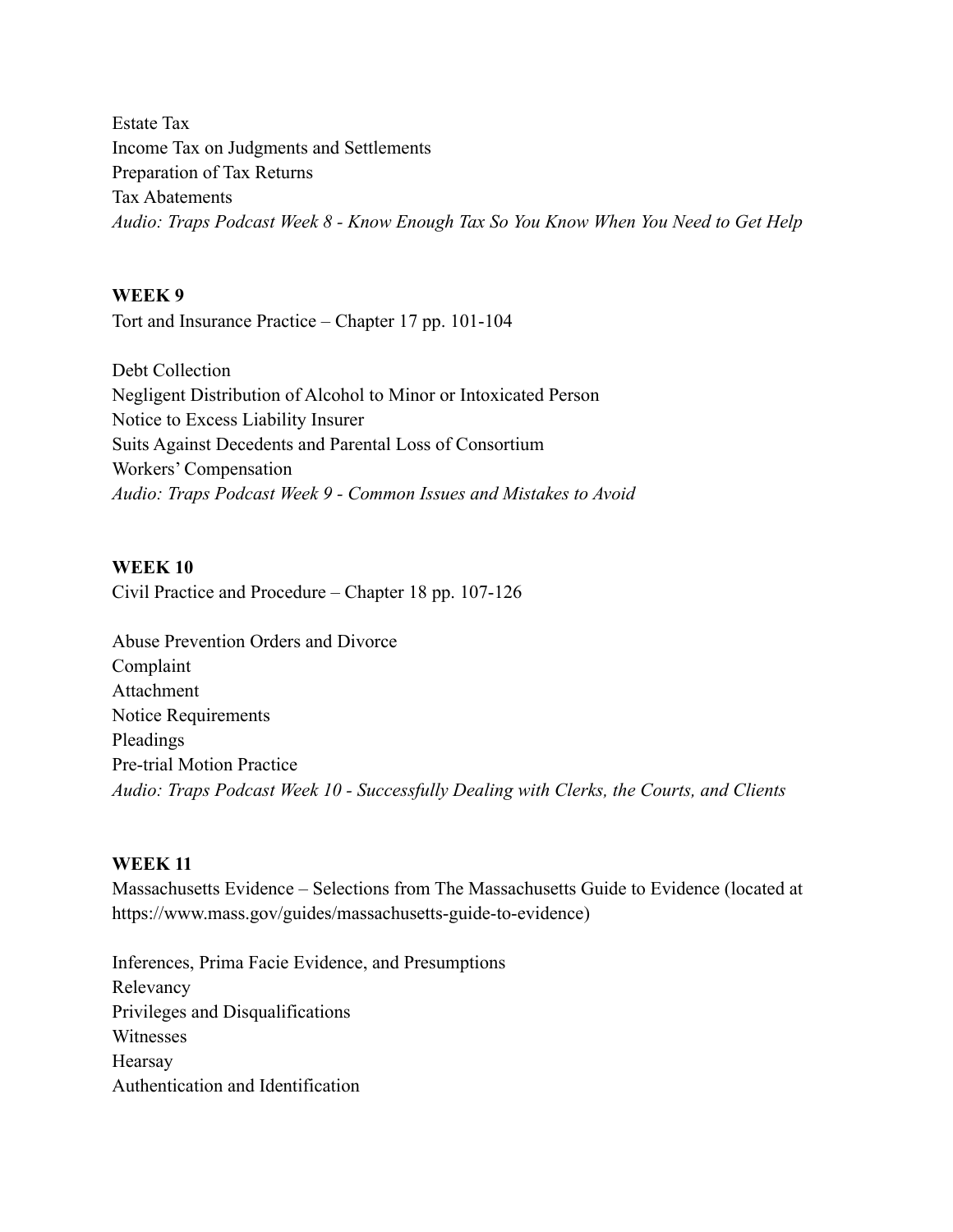Contents of Writings and Records Abuse Prevention Orders Eyewitness Identification *Audio: Traps Podcast Week 11 - Most Important Massachusetts Differences and Often Used Statutory Provisions*

## **WEEK 12**

Discovery Practice – Chapter 18 pp. 112, 118, & 123

Discovery and Depositions Interrogatories Requests for Production Requests for Admission Sanctions *Audio: Traps Podcast Week 12 - Winning Cases in the Trenches; Tales from The Darkside*

#### **WEEK 13**

Statutes of Limitation – Chapter 10 pp. 54-66, Chapter pp. 41-43, Chapter 2 pp. 14-17

Airline Personal Injury Litigation Consumer Protection Claims Employment Discrimination Malpractice Claims *Audio: Traps Podcast Week 13 - Massachusetts Statute of Limitations and Prerequisites, Malpractice Claims, and Law Office Management w/ MA LOMAP*

#### **WEEK 14**

Data Protection Issues – Reading below (via Westlaw)

201 C.M.R. § 17 In re TJX Companies Retail Sec. Breach Litig., 564 F.3d 489 (1st Cir. 2009), as amended on reh'g in part (May 5, 2009) *Audio: Traps Podcast Week 14 - Protecting Your Clients and Confidential Data; Avoiding Financial Armageddon*